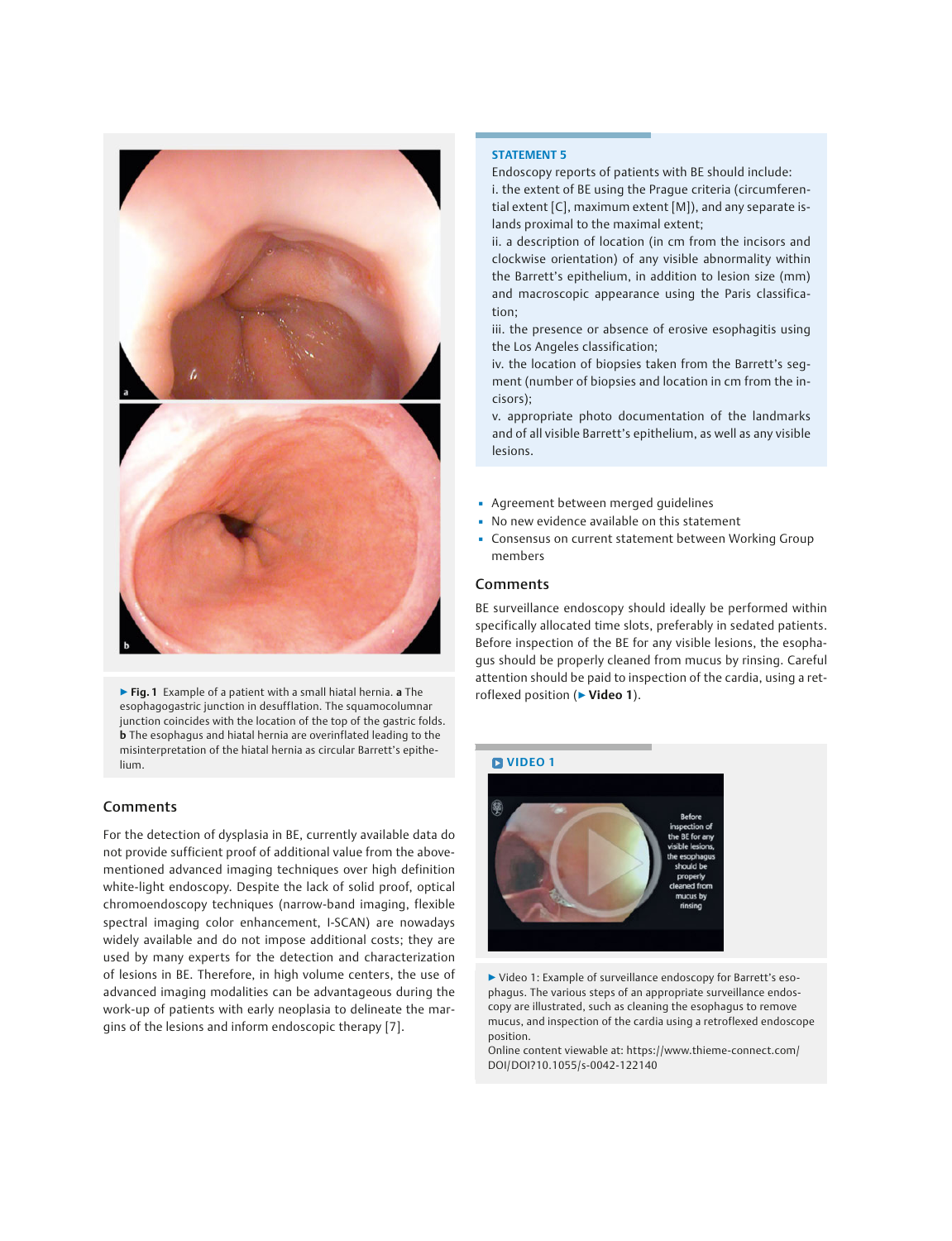### STATEMENT 6

Biopsy samples should be taken from all visible mucosal abnormalities. In addition, random 4-quadrant biopsies should be collected every 2 cm within the Barrett's segment, starting from the upper end of the gastric folds. Biopsies from each level should be collected in and presented to the pathologist in a separate container.

- **Agreement between merged guidelines**
- No new evidence available on this statement
- Consensus on current statement between Working Group members

#### STATEMENT 7

Surveillance intervals for nondysplastic BE should be stratified according to the length of the Barrett's segment. i. Irregular Z-line/columnar-lined esophagus < 1 cm: no endoscopic surveillance

ii. Maximum extent of  $BE ≥ 1$  cm, and < 3 cm: 5 years iii. Maximum extent of  $BE ≥ 3$  cm and < 10 cm: 3 years Patients with BE with a maximum extent ≥ 10 cm should be referred for surveillance endoscopies to a BE expert center.

If a patient has reached 75 years of age at the time of his/ her last surveillance endoscopy and has no previous evidence of dysplasia, no subsequent surveillance endoscopies should be performed.

- Disagreement between merged guidelines
- New evidence available on this statement
- Consensus on current statement between Working Group members

### Comments

The extent of BE is an accepted risk factor for malignant progression [8]. The suggested cutoff levels are arbitrary.

The cutoff of 10 cm for referral to a BE expert center is based on the finding that the risk for progression in these patients might reach a level comparable to that of patients with a confirmed diagnosis of low grade dysplasia (LGD) (see Statement 12 below) for which referral to an expert center is also advised (see Statement 17 below).

The age cutoff is also arbitrary, and is based on average life expectancy; hence, surveillance extension up to 80 years can be considered in individual cases.

Contrary to earlier guidelines, the Working Group does not recommend a standard follow-up endoscopy at 1 year after the first diagnosis of BE, provided that the initial (diagnostic) endoscopy is performed according to the standards as described in this Position Statement (e. g. high definition endoscopy, adequate setting, sufficient number of random biopsies).

### STATEMENT 8

Prophylactic endoscopic therapy (such as ablation therapy) for non-neoplastic BE should not be performed.

- Disagreement between merged guidelines
- No new evidence available on this statement
- **Consensus on current statement between Working Group** members

### Comments

The average risk of cancer progression in patients with nondysplastic BE is low, estimated at about 0.3 % per year [1]. This leads to a high number-needed-to-treat for the prevention of a single case of cancer, and consequently to unfavorable cost– effectiveness. In addition, uncertainty exists on the need for longterm follow-up in patients with nondysplastic BE post ablation.

### STATEMENT 9

The diagnosis of any degree of dysplasia (including "indefinite for dysplasia") in BE requires confirmation by an expert GI pathologist.

- **Agreement between merged quidelines**
- New evidence available on this statement
- Consensus on current statement between Working Group members

# Comments

An accepted definition of the term "expert GI pathologist" is lacking. The Working Group suggests the following description: "an expert GI pathologist is a pathologist with special interest in GI pathology recognized as such by his/her peers." When considering endoscopic treatment, confirmation by an independent pathologist from an independent institution is preferable in order to increase robustness of the diagnosis.

The addition of p53 immunostaining to the histopathological assessment may improve the diagnostic reproducibility of a diagnosis of dysplasia in BE and should be considered as an adjunct to routine clinical diagnosis.

The importance of expert histopathology review is underscored by studies showing that the majority of patients with a community diagnosis of LGD are downstaged to nondysplastic BE by expert GI pathologists. In patients with confirmed LGD, however, progression rates to high grade dysplasia (HGD) and cancer are considerable [9, 10].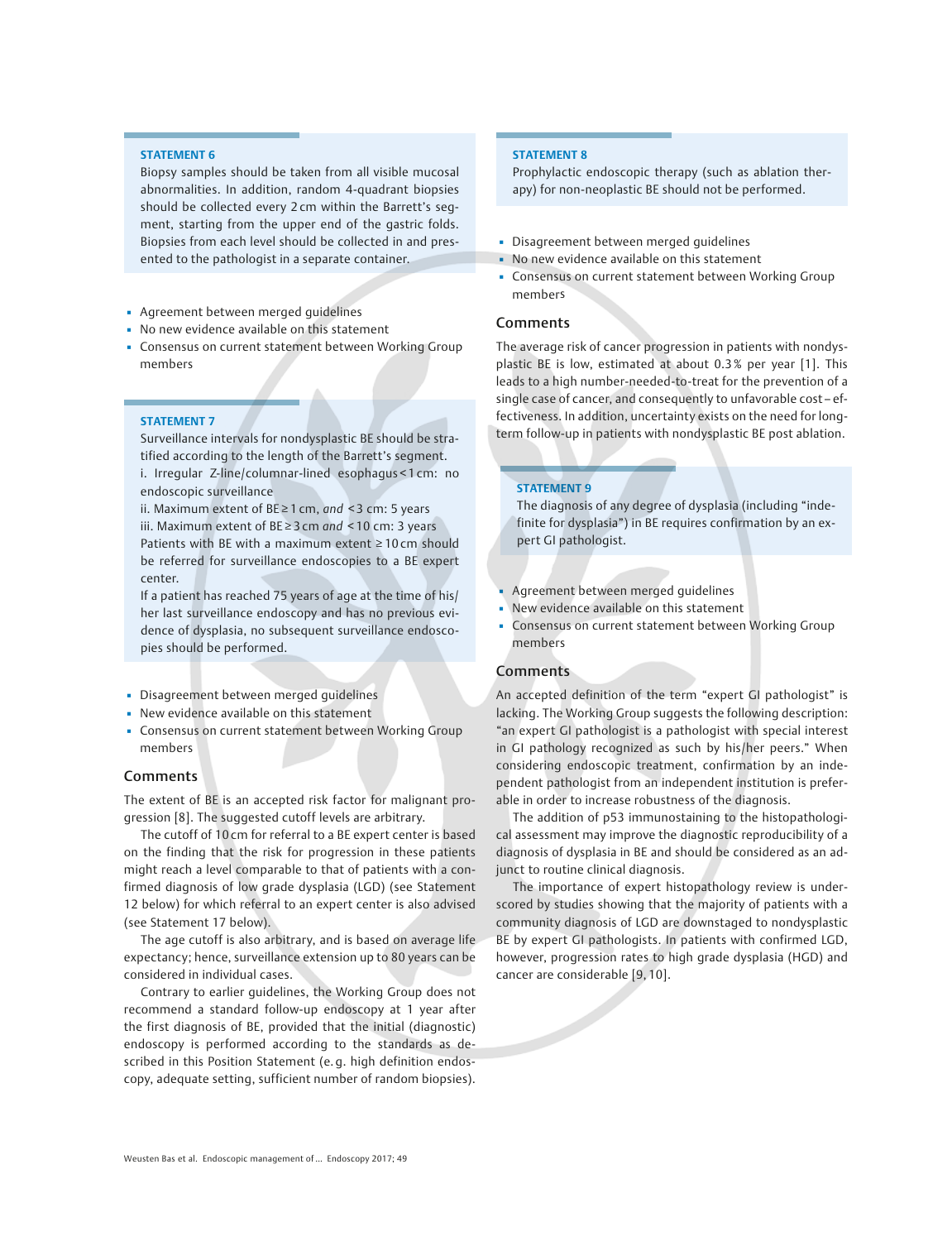#### STATEMENT 10

Patients with a diagnosis of "indefinite for dysplasia" confirmed by a second expert GI pathologist should be managed with optimization of antireflux medication and repeat endoscopy at 6 months. If no definite dysplasia is found in subsequent biopsy samples (including if the biopsies are again classified as "indefinite for dysplasia"), then the surveillance strategy should follow the recommendation for nondysplastic BE.

- **Recommendation only present in one quideline**
- No new evidence available on this statement
- Consensus on current statement between Working Group members

# STATEMENT 11

Patients with visible lesions in BE diagnosed as dysplasia or early cancer should be referred to a BE expert center. All visible abnormalities, regardless of the degree of dysplasia, should be removed by means of endoscopic resection techniques in order to obtain optimal histopathological staging.

- Agreement between merged guidelines
- New evidence available on this statement
- Consensus on current statement between Working Group members

### Comments

For Barrett's lesions containing dysplasia or early cancer, endoscopic submucosal dissection (ESD) and endoscopic mucosal resection (EMR) are both highly effective. ESD was not shown to provide improved overall patient outcome compared with EMR, yet it is considered to be technically more difficult and is associated with a higher rate of complications [11, 12]. Therefore, EMR is the preferred resection technique for early Barrett's neoplasia. ESD may be indicated for removal of lesions with a significant luminal component ("bulky lesions") that cannot be removed by cap-based techniques, and for lesions where submucosal invasion is suspected.

### STATEMENT 12

Patients with LGD on random biopsies confirmed by a second expert GI pathologist should be referred to a BE expert center. A surveillance interval of 6 months after confirmed LGD diagnosis is recommended.

i. If no dysplasia is found at the 6-month endoscopy, the interval can be broadened to 1 year. After two subsequent endoscopies negative for dysplasia, standard surveillance for patients with nondysplastic BE can be initiated.

ii. If a confirmed diagnosis of LGD is found in the subsequent endoscopies, endoscopic ablation should be offered.

- Partial agreement between merged guidelines
- New evidence available on this statement
- Consensus on current statement between Working Group members

### **Comments**

In 30 % of patients with a single endoscopy diagnosis of confirmed LGD, the diagnosis will not be reproduced on subsequent endoscopies [9]. A single diagnosis of confirmed LGD therefore does not justify endoscopic ablation therapy.

Confirmed LGD, especially if it is repeated over time, and/or if it is documented at multiple esophageal levels, is a strong risk factor for progression to HGD and EAC [10].

Based on the currently available literature, radiofrequency ablation (RFA) has the best efficacy and safety profile, hence it is recommended as the technique of choice for ablation of BE [13].

### STATEMENT 13

Patients with HGD confirmed by a second expert GI pathologist should be referred to a BE expert center. In the expert center, a high-definition endoscopy should be repeated according to the following guidelines.

i. All visible abnormalities should be removed by endoscopic resection techniques for adequate histopathological staging.

ii. If no lesions suspicious for dysplasia are seen, random 4-quadrant biopsies should be taken; if these biopsies are negative for dysplasia, endoscopy should be repeated at 3 months. If these biopsies confirm the presence of HGD, endoscopic ablation is recommended, preferably with RFA.

- Partial agreement between merged guidelines
- No new evidence available on this statement
- Consensus on current statement between Working Group members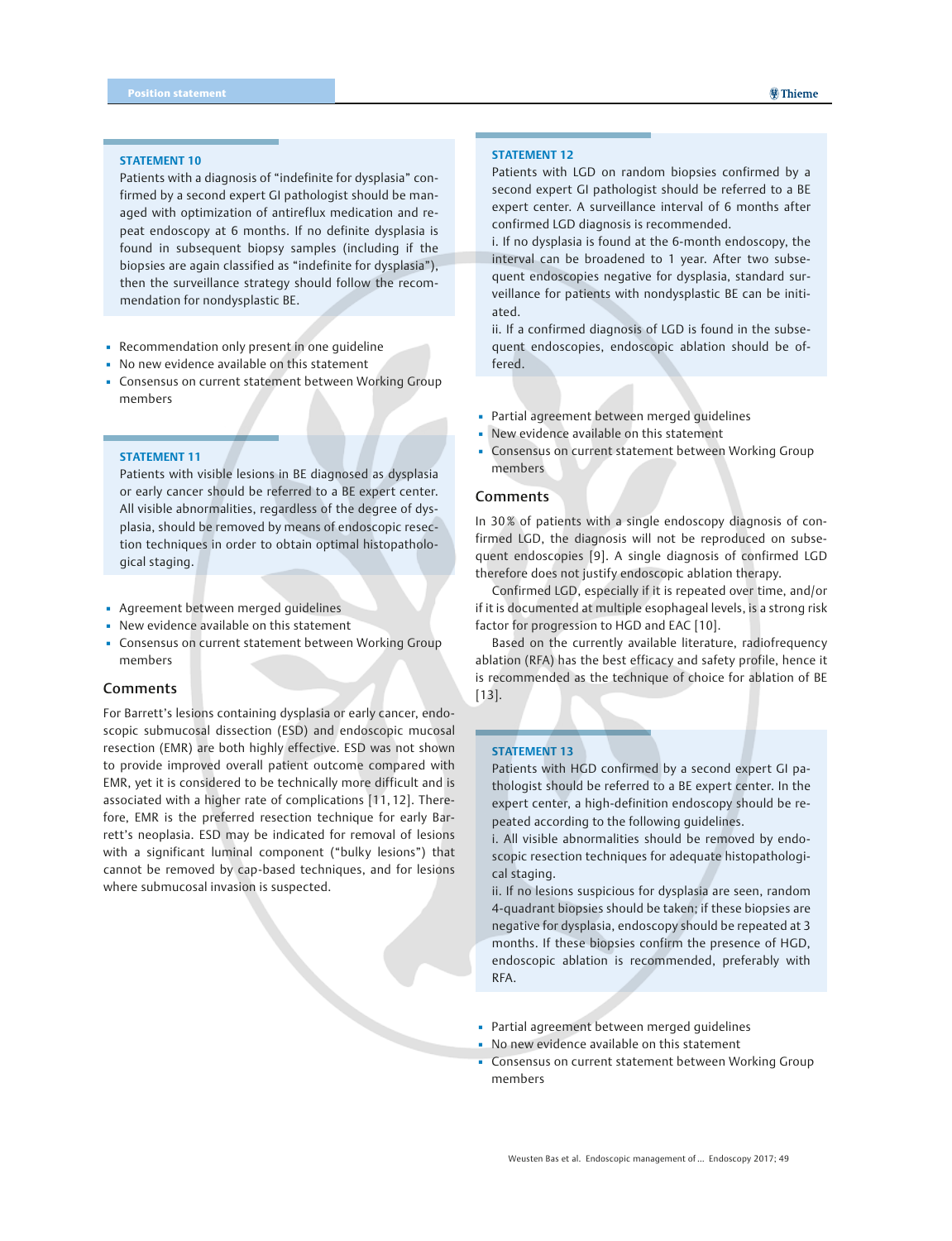# Comments

True flat HGD without endoscopically visible lesions is rare and accounts for less than 20 % of patients with HGD. The absence of visible abnormalities in a patient with HGD is most often the result of an overlooked lesion, or over-staging of the histopathology. Flat HGD (as for flat LGD) therefore requires a confirmed diagnosis on two separate time points before treatment is initiated.

### STATEMENT 14

Endoscopic resection is the first-choice therapy for T1a EAC.

- **·** Agreement between merged guidelines
- No new evidence available on this statement
- Consensus on current statement between Working Group members

# Comment

A diagnosis of esophageal adenocarcinoma is virtually always associated with an endoscopically visible abnormality, which requires endoscopic resection for staging and treatment.

In the absence of a visible lesion, a diagnosis of esophageal adenocarcinoma should be followed by a second imaging endoscopy to find the area of interest instead of performing ablation therapy for flat "invisible" cancer.

### STATEMENT 15

In patients with T1b EAC, the optimal treatment strategy depends on histopathological characteristics of the endoscopic resection specimen. Endoscopic resection may be a valid alternative to surgery and is recommended in patients who are borderline fit for surgery, if the endoscopic resection specimen meets all of the following criteria:

i. submucosal invasion limited to < 500 µm;

ii. tumor differentiation grade: well or moderate;

iii. absence of tumor invasion in lymphatic vessels or blood vessels;

iv. absence of tumor infiltration in the deep resection margin.

- Partial agreement between merged guidelines
- New evidence available on this statement
- Consensus on current statement between Working Group members

### Comments

The choice between endoscopic therapy and surgical resection should be based on a careful assessment of the risk of lymph node metastasis, surgical mortality and morbidity, and patient

preferences. Tumors fulfilling all of the abovementioned criteria are considered as low-risk T1b cancers; the risk of lymph node metastasis appears to be low  $($  < 2 $%)$  [14].

#### STATEMENT 16

After endoscopic resection of visible abnormalities containing any degree of dysplasia or neoplasia, complete eradication of all remaining Barrett's epithelium should be strived for, preferably with RFA.

- Partial agreement between merged guidelines
- No new evidence available on this statement
- Consensus on current statement between Working Group members

# Comment

After endoscopic resection of visible abnormalities, recurrence rates between 15 % in 5 years and 30 % in 3 years have been reported for patients in whom the remaining BE is left untreated.

### STATEMENT 17

All patients with a BE  $\geq 10$  cm, a confirmed diagnosis of LGD, HGD, or early cancer should be referred to a BE expert center for surveillance and/or treatment.

A BE expert center should meet the following requirements.

i. Annual case load of ≥ 10 NEW patients with endoscopic treatment for HGD or early carcinoma per BE expert endoscopist.

ii. Endoscopic and histological care is provided by endoscopists and pathologists who have followed additional training in this field (either by courses or guest visits). A minimum of 30 supervised cases of endoscopic resection and 30 cases of endoscopic ablation should be performed to acquire competence in technical skills, management pathways, and complications.

iii. Patients with Barrett's neoplasia are discussed in multidisciplinary meetings with gastroenterologists, surgeons, oncologists, and pathologists.

iv. Access to experienced esophageal surgery.

v. All patients with BE are registered prospectively in a database.

- Partial agreement between merged guidelines
- No new evidence available on this statement
- Consensus on current statement between Working Group members